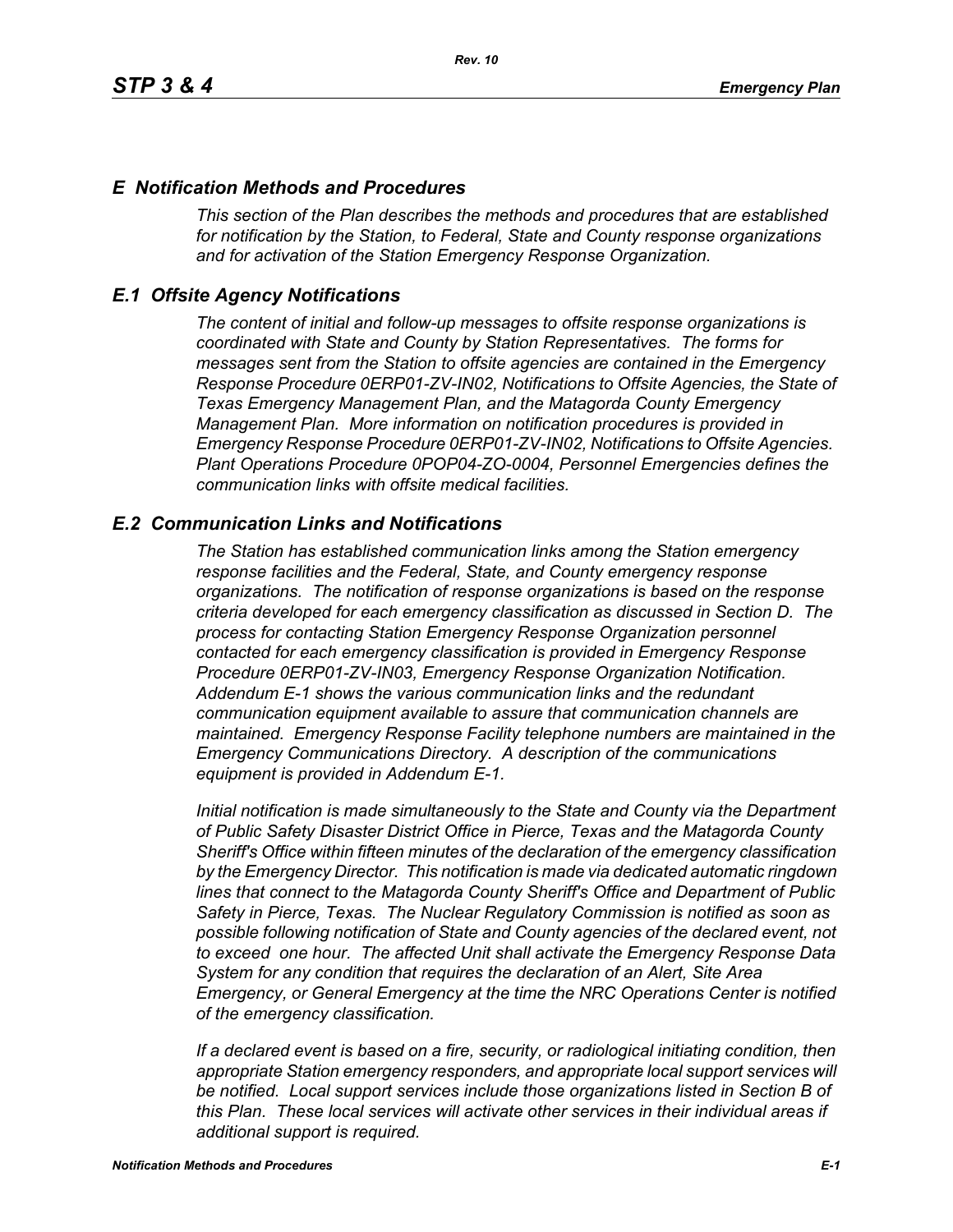# *E.2.1 Unusual Event*

*For an Unusual Event, emergency classification, the Shift Supervisor serving as Emergency Director, will initiate notifications in accordance with Emergency Response Procedure 0ERP01-ZV-IN02, Notifications to Offsite Agencies, and 0ERP01-ZV-IN03, Emergency Response Organization Notification. These procedures are prepared to meet the requirements of Code of Federal Regulations, Title 10, Part 20.2202 or 50.72.*

# *E.2.2 Alert*

*For an Alert emergency classification, the Emergency Director will initiate notifications in accordance with Emergency Response Procedure 0ERP01-ZV-IN02, Notifications to Offsite Agencies, and augment the onshift duty complement using 0ERP01-ZV-IN03, Emergency Response Organization Notification. The Station Emergency Response Organization will be notified and requested to report to their respective Emergency Response Facilities. The Operations Support Center and the Technical Support Center will be activated. The Emergency Operations Facility and Joint Information Center are staffed as a precautionary action, and may be activated at the discretion of the Emergency Director. Dose projection capability is provided in the Emergency Operations Facility at an Alert. Personnel in the Emergency Operations Facility act in a support role to the Technical Support Center. The purpose of this emergency classification is to provide early and prompt notification of minor events which could lead to more serious consequences given operator error or equipment*  failure, or which may be indicative of more serious conditions that are not yet fully *realized.*

# *E.2.3 Site Area Emergency*

*For a Site Area Emergency classification, the Emergency Director will initiate notifications in accordance with Emergency Response Procedure 0ERP01-ZV-IN02, Notifications to Offsite Agencies, and augment the activated ERO staff utilizing 0ERP01-ZV-IN03, Emergency Response Organization Notification. Members of the Station Emergency Response Organization are notified and requested to report to their respective emergency response facilities which are activated at the Site Area Emergency. The emergency classification reflects conditions where full mobilization of emergency personnel is indicated, as well as, the dispatch of Offsite Field Teams with associated communications.*

*The Department of State Health Services, shall establish communications with the Matagorda County Emergency Management Organization, the Texas Department of Public Safety, the Governor's Division of Emergency Management, and the Station.* 

*The Department of State Health Services, may activate its Radiological Response Organization and dispatch Radiological Response Teams to the site environs to perform radiological monitoring and environmental impact assessment. The Emergency Management Council is activated upon notification of the declared event by the Station. The Department of State Health Services may dispatch a mobile environmental analysis and sampling vehicle to the Staging Area at the Bay City Civic Center to assist the Radiological Response Teams.*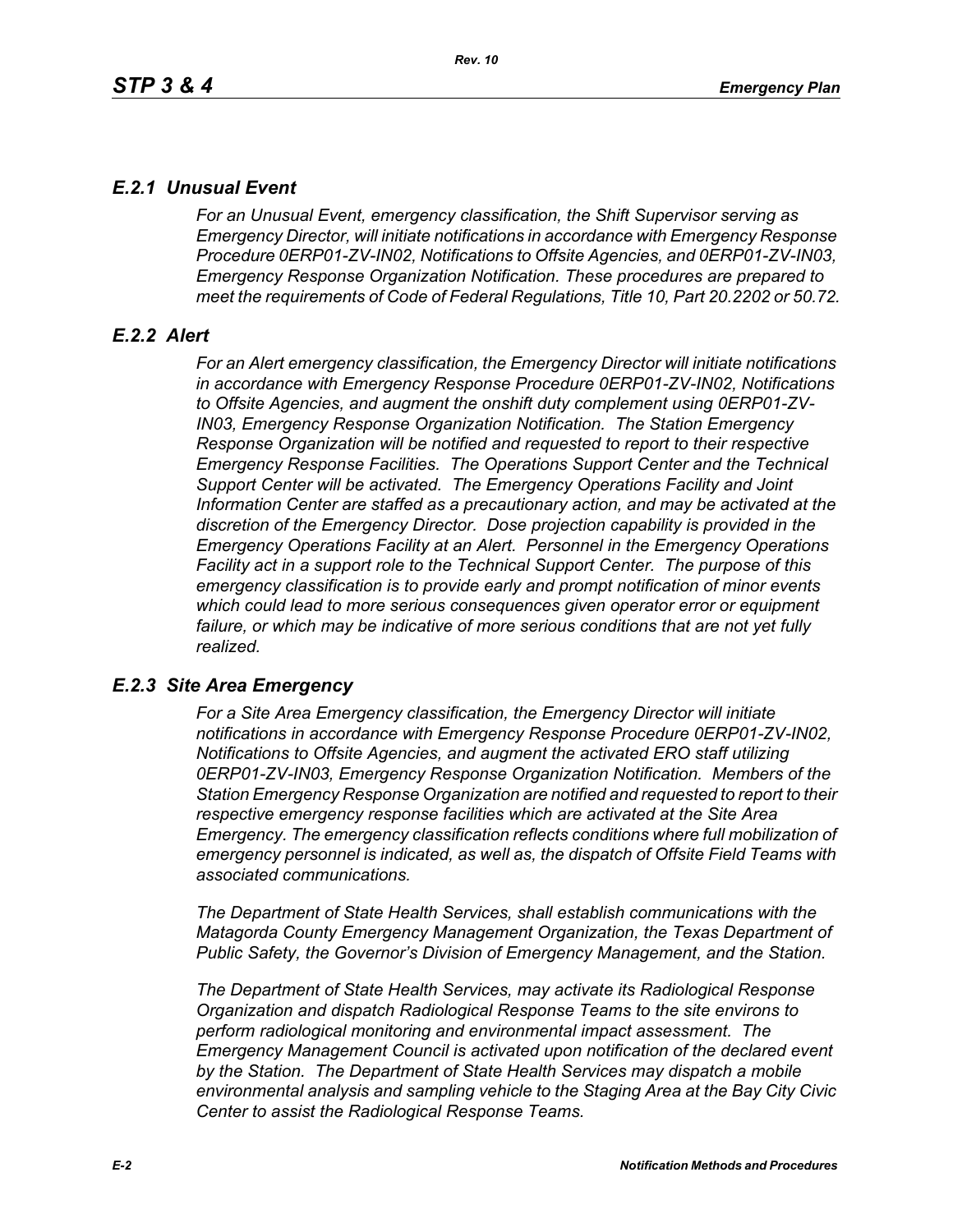# *E.2.4 General Emergency*

*For a General Emergency classification, the Emergency Director will initiate notifications in accordance with Emergency Response Procedure 0ERP01-ZV-IN02, Notifications to Offsite Agencies, and notify Emergency Response Organization personnel utilizing 0ERP01-ZV-IN03, Emergency Response Organization Notification. The entire Station Emergency Response Organization is notified and directed to report to their respective emergency response facilities. The emergency classification reflects conditions requiring immediate implementation of appropriate predetermined protective actions.*

*The Department of State Health Services, shall establish communications with the Matagorda County Emergency Management Organization, the Texas Department of Public Safety, the Governor's Division of Emergency Management, and the Station.*

*The Department of State Health Services, may activate its Radiological Response Organization and dispatch Radiological Response Teams to the site environs to perform radiological monitoring and environmental impact assessment. The Department of Public Safety may provide escort for the Department of State Health Services, Radiological Response Team personnel. The Emergency Management Council is activated upon notification of the declared event by the Station. The Department of State Health Services will dispatch a mobile environmental analysis and sampling vehicle to the Staging Area at the Bay City Civic Center to assist the Radiological Response Teams.*

#### *E.3 Notification of the General Public*

*The general public (resident and transient population) will be notified of an Unusual Event through press releases, radio broadcasts, and other news media. The general public will be notified of Alert or higher declarations through news advisories and/or Emergency Alert System messages prepared by Matagorda County Emergency Management officials. During emergencies that may require the implementation of protective actions, the general public will be alerted by the Prompt Notification System, which consists of alert radios, warning sirens, and news advisories and/or Emergency Alert System messages. This system is designed to enable the County authorities to notify essentially all of the population within the Emergency Planning Zone within about fifteen minutes.* 

*Sirens are utilized to alert the more densely populated areas identified on Figure E-1. This system was designed considering the Federal Emergency Management Agency's Outdoor Warning System Guide (CPG-17), Federal Emergency Management Agency - Report-10, and the Nuclear Regulatory Commission's guidance presented in NUREG-0654/FEMA-REP-1, Rev. 1. All sirens have a single tone, two signal capability with a required signal duration of at least three minutes. The siren system is activated from the Matagorda County Sheriff's Office, or from the Station Emergency Operations Facility; individual sirens can be activated singularly at the individual siren location. The Station is responsible for the maintenance and routine testing of the siren system in accordance with NUREG 0654/Federal Emergency Management Agency Report-1 and the siren manufacturer's technical manual.*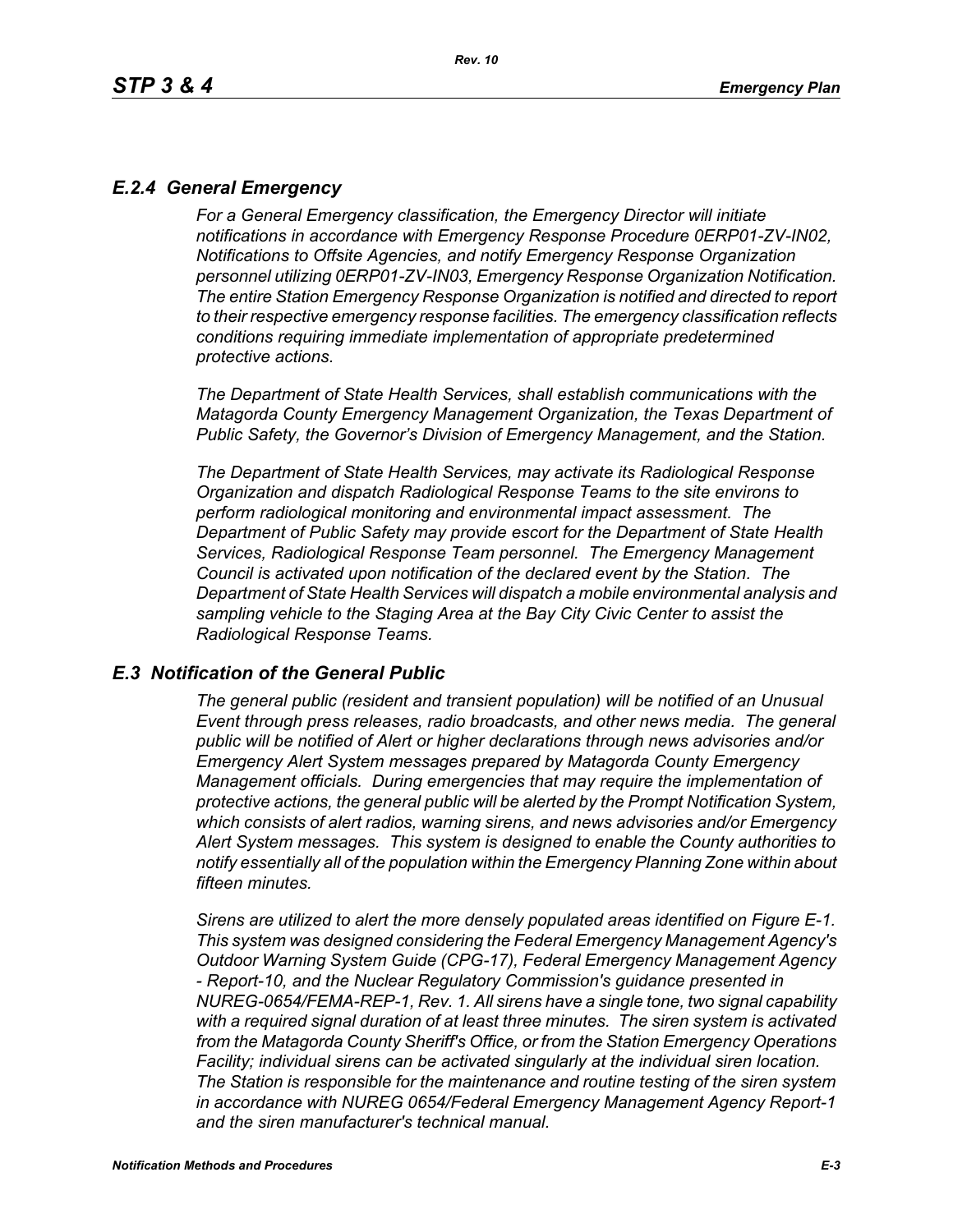*Deficiencies that are identified in the routine testing of the siren subsystem shall be corrected in an expedient manner not to exceed four months [10CFR50.54(s)(2)]. During this period of time, alternate notification methods shall be provided for residents within the siren's coverage, if the deficiency renders a siren out-of-service. This service is described in Matagorda County Emergency Management Plan Procedures.*

*The warning sirens and alert radios are activated by radio signal. The primary activation point is the Matagorda County Sheriff's Office. The sirens are activated by radio directly from the Sheriff's Office. The alert radios are activated by an Emergency Alert System signal from KMKS FM Radio Station in Bay City based on direction from Matagorda County Emergency Management officials. This service to the general public is provided 24 hours per day to accommodate day or night activation's. The secondary control point for the siren system is the Station Emergency Operations Facility. The siren system will be activated at the secondary control point only as directed by the Matagorda County Emergency Management officials and as approved by the Emergency Director.* 

*Reasonable efforts shall be made to provide alert radios to residences within the ten mile emergency planning zone that are outside the effective coverage area of the siren system, as well as to major businesses, recreational areas and schools within the ten mile emergency planning zone. The alert radios are tested on a regular basis with activation of the test signal for the Emergency Alert System. Radios have a battery backup provision in the event of power failure. Instructions for use accompany the radio package. Maintenance and documentation is the responsibility of the Station.* 

*The public receives instructions periodically that they are to tune to their local Emergency Alert System radio station, KMKS FM Radio, for emergency instructions whenever the sirens or alert radios are activated. The Emergency Alert Messages originate from Matagorda County officials.* 

#### *E.4 Matagorda County Instructions to the Public*

*Matagorda County Emergency Management officials may use preformatted messages which give instructions to the public regarding specific protective actions to be taken by occupants of affected areas, if protective actions become necessary. Typical text for the messages are provided in the Matagorda County Emergency Management Plan Procedures. The Station has established notification methods and will provide information to Matagorda County that will allow officials of Matagorda County to make decisions on the appropriate public warning messages to be broadcast via the Emergency Alert System.*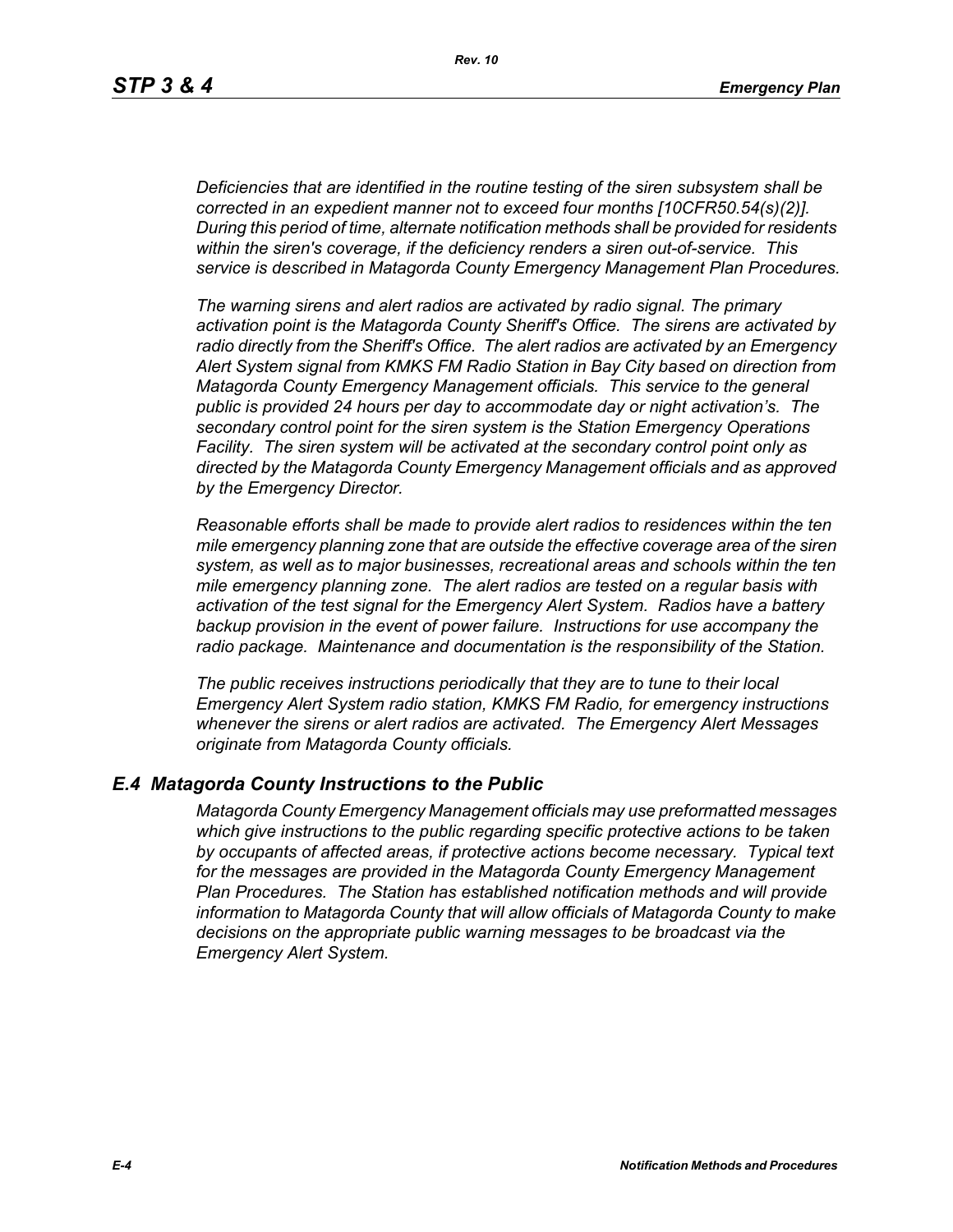# *Addendum E-1 Emergency Response Facilities Communications Page 1 of 3*

### *1.0 Function*

*The communications systems are designed to provide rapid and efficient communications required for operation and administration of the plant under all operating and emergency conditions. The diverse subsystems provided assure that adequate onsite and offsite communications are available to support orderly plant operation, shutdown, firefighting, and evacuation. In addition, attention is given to maintaining contact with the Matagorda County Sheriff's Office, the Department of Public Safety Disaster District in Pierce, Texas, and the Nuclear Regulatory Commission.*

### *2.0 Design Bases*

*The communications systems are not safety related and have no safety design bases. Failure of these systems shall not compromise any safety-related system nor require a plant shutdown.*

*The communications systems are designed to provide effective onsite and offsite communications. It allows operation and administration of the plant during all modes of operation.*

#### *3.0 Description*

#### *3.1 The following typical subsystems are provided:*

- *Telephone System*
- *Public Address (paging/alarm system)*
- *Maintenance Jack System*
- *Two-way Radio System*
- *Radio Paging System (beeper)*
- *Communications Console*
- *Satellite Telephone*
- *Emergency Notification & Response System (ENRS)*

#### *3.1.1 Onsite Communications Systems*

#### *3.1.1.1 Telephone System*

*The telephone system is a Public Branch Exchange system that provides dial access to General Telephone Company of the Southwest in the Palacios central office, and microwave circuits to Bay City and Houston. The system has an independent, automatic starting and switching, backup power source. Additionally, dial*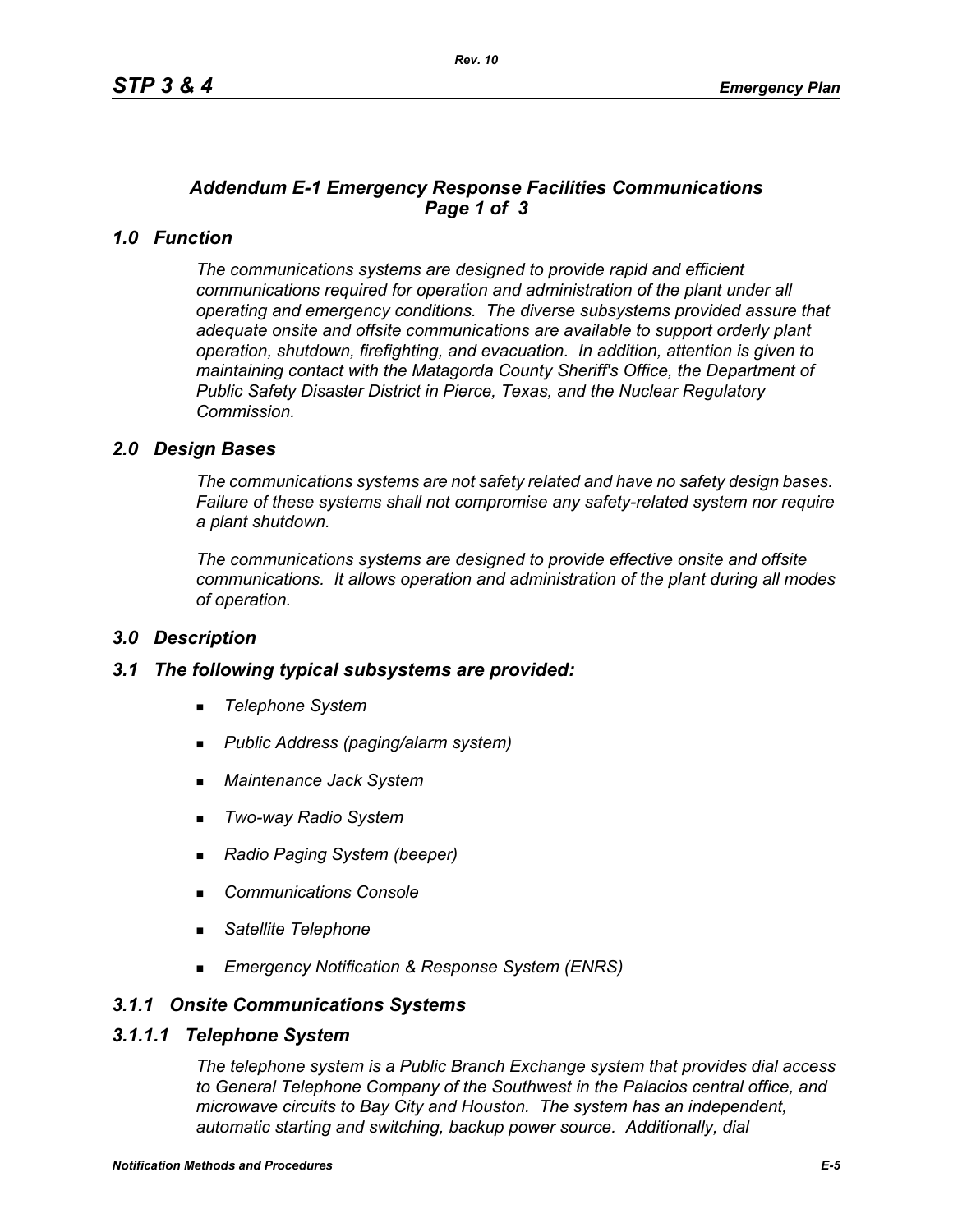# *Addendum E-1 Emergency Response Facilities Communications Page 2 of 3*

*access to the plant voice paging system, the radio paging system (beeper) and telecopiers is provided.*

# *3.1.1.2 Public Address (Paging/Alarm System)*

*The voice paging and alarm system is provided to transmit routine messages, and emergency signals, such as fire, plant evacuation, and radiation emergency alarms. Flashing lights are provided in high noise areas inside plant buildings.*

### *3.1.1.3 Maintenance Jack System*

*Telephone jack stations are provided throughout the plant for operating convenience during repair, operation, and maintenance of equipment required for safe shutdown.* 

*Two-Way Radio System Radio repeater base stations provide communication between control base stations, mobile units and hand-held portable radios within the plant area. Self-contained batteries power hand-held portables.* 

# *3.1.1.4 Radio Paging System (Beeper)*

*The radio paging system includes a fixed transmitter and receives only portable units. The pager system is a tone system that may be activated from plant telephones or from offsite touch-tone telephones.* 

#### *3.1.1.5 Communications Consoles*

*The communications consoles provide plant operators with access to the telephone system, two-way radio channels, radio paging systems, and the public address systems. Plant emergency and fire alarm signals are activated from designated communications consoles.*

# *3.1.1.6 Emergency Notification & Response System (ENRS)*

*ENRS is an offsite automated computer operated system used for ERO pager activation and AutoDial Telephone notification of declared emergencies. This system maintains a redundant system in case of a primary system failure. A backup to the offsite automated computer system consists of activation of all STPNOC ERO pagers.*

# *3.1.2 Offsite Communications Systems*

*Access to the nationwide dial telephone network is through the local telephone exchange at Palacios, Texas. The exchange is owned and operated by General Telephone Company of the Southwest. The Center Point Energy microwave system also provides communication circuits into Houston. Offsite communication with the commercial telephone network is established via these circuits and can be accessed from both the Control Rooms, both Technical Support Centers, and the Emergency Operations Facility.*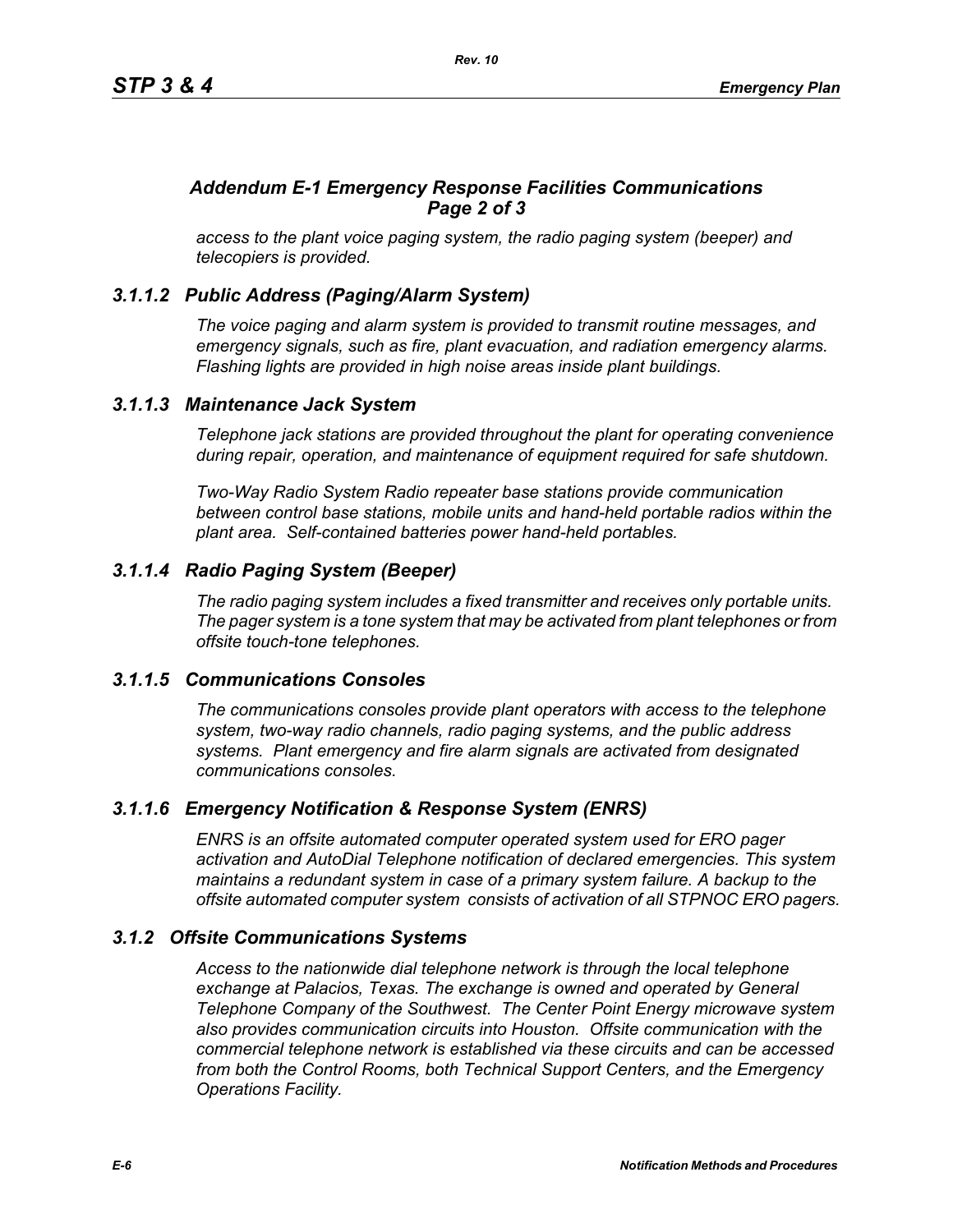### *Addendum E-1 Emergency Response Facilities Communications Page 3 of 3*

*Dedicated automatic ringdown lines allow immediate and direct contact with the Matagorda County Sheriff's Office and the Texas Department of Public Safety, Disaster District Sub 2C in Pierce.*

 *The Federal Telephone System (FTS) 2001 is a dedicated telephone system for establishing contact with the Nuclear Regulatory Commission Operations Center in Rockville, Maryland. This telephone circuit is also known as the Emergency Notification System.*

*The Health Physics Network, another Federal Telephone System (FTS) 2001 dedicated telephone system, is designed to provide communications with the NRC Health Physics Section and/or other nuclear power plants during a declared emergency or drill/exercise.*

*Special telephone service circuits allow immediate and direct contact with the STP Coordinator.*

*A satellite telephone is maintained in the Control Rooms. This telephone can be operated on Alternating Current or Direct Current power and provides worldwide access via satellite in case of a total loss of all telephone capability to the Station and/or surrounding area.*

#### *3.2 Operation*

*The communications systems are designed to allow contact among plant personnel, and plant-to-offsite communications during normal and emergency conditions.Station procedure 0PGP05-ZV-0011, Emergency Communications, provides guidance regarding the operation of the Emergency Communication systems when responding to an emergency or drill/exercise. Station procedures 0PGP05-ZV-0002, Emergency Response Activities Schedule, and 0PGP07-ZA-0011, Communication Systems, provide details on the maintenance and testing requirements for the communication systems.*

#### *3.3 Systems Interface*

*The telephone system provides interface between incoming telephone lines, the microwave system, plant voice paging system, radio-paging system, communications consoles and other associated equipment. The communications consoles interface with the telephone system, the radio system, and the plant voice paging system. Radio and telephone equipment used in the Technical Support Centers and Emergency Operations Facility are powered from separate non-Class 1E diesel generator-backed busses. Refer to Figure E-2, Typical Emergency Response Facilities Communications Pathway.*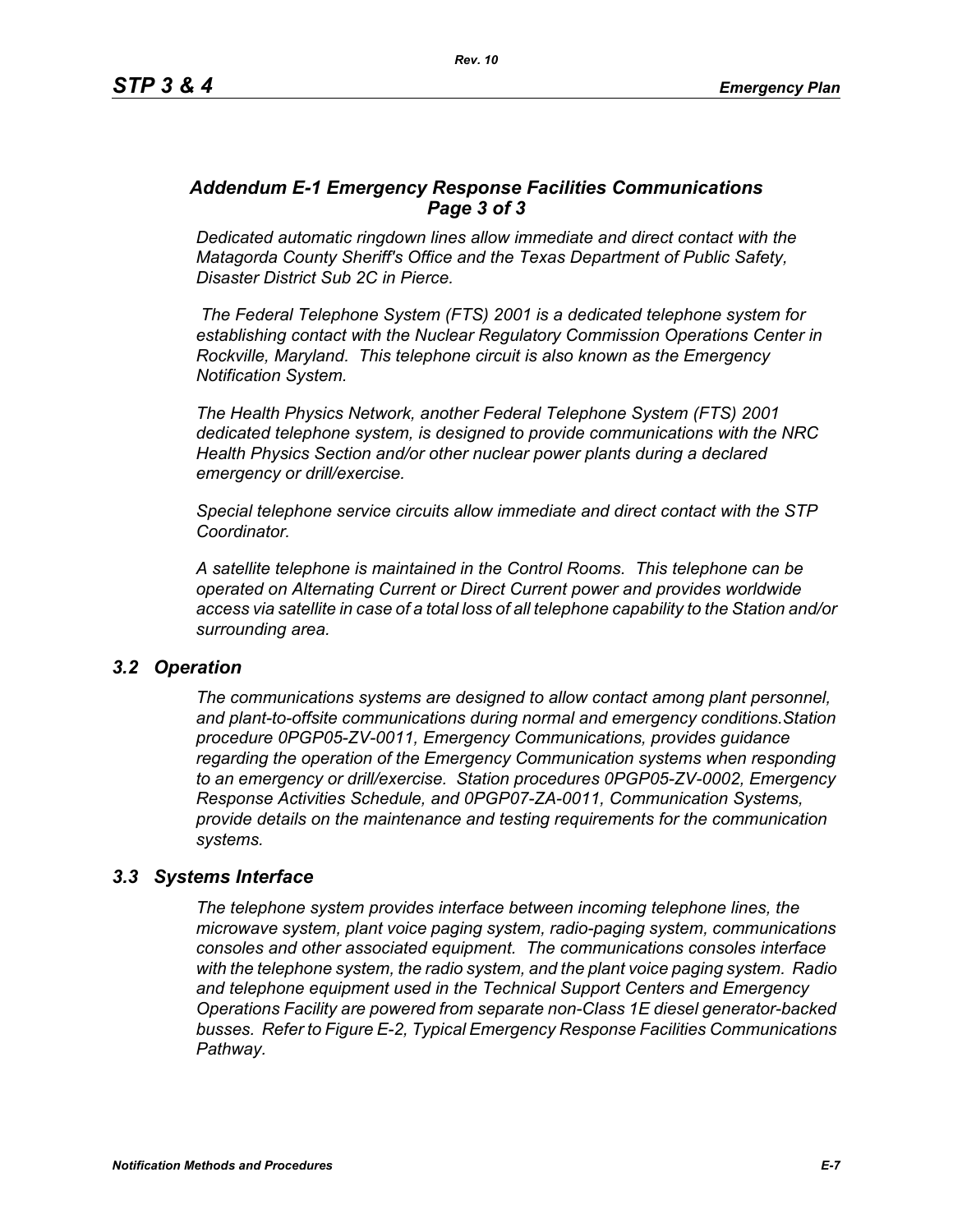

*Rev. 10*

*STP 3 & 4*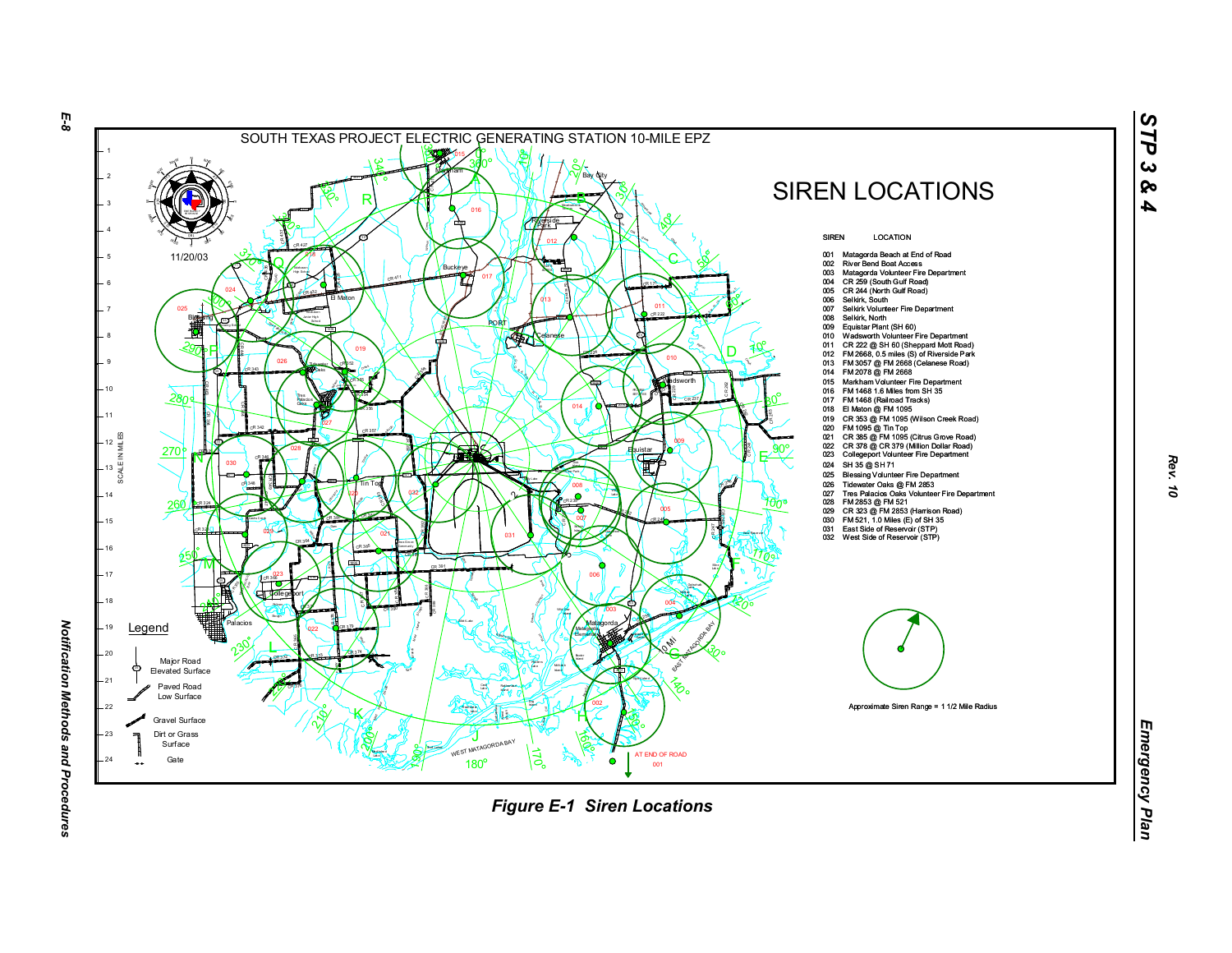

*Figure E-2 Typical Emergency Response Facilities Communications Pathway*